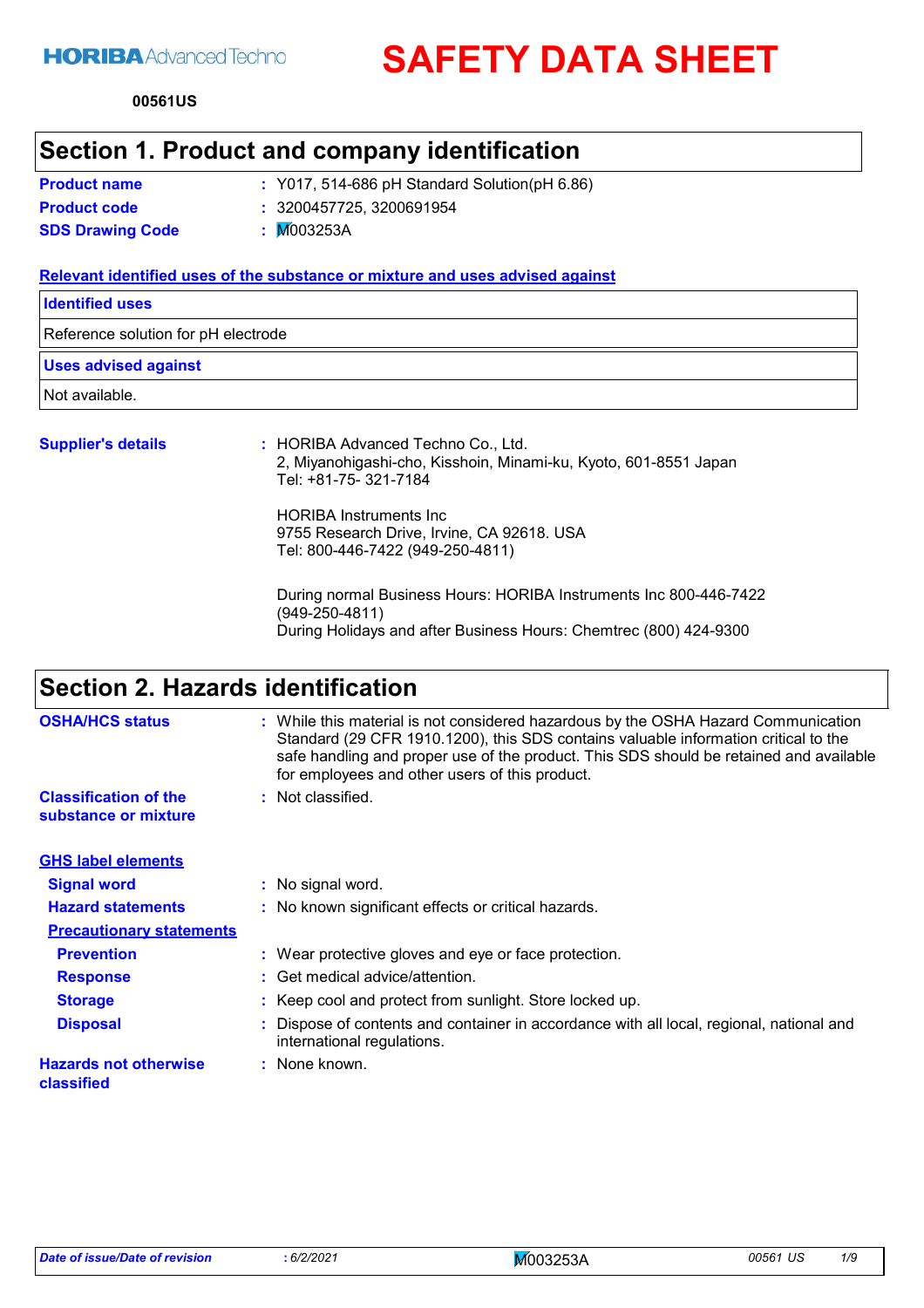## **Section 3. Composition/information on ingredients**

**Substance/mixture**

**:** Mixture

#### **CAS number/other identifiers**

| <b>Ingredient name</b>              |       | <b>CAS number</b> |
|-------------------------------------|-------|-------------------|
| disodium hydrogen orthophosphate    | 10.36 | 7558-79-4         |
| potassium dihydrogen orthophosphate | 0.34  | 7778-77-0         |

**There are no ingredients present which, within the current knowledge of the supplier and in the concentrations applicable, are classified as hazardous to health or the environment and hence require reporting in this section.**

**There are no additional ingredients present which, within the current knowledge of the supplier and in the concentrations applicable, are classified as hazardous to health or the environment and hence require reporting in this section.**

**Occupational exposure limits, if available, are listed in Section 8.**

### **Section 4. First aid measures**

#### **Description of necessary first aid measures**

| Eye contact         | : Immediately flush eyes with plenty of water, occasionally lifting the upper and lower<br>eyelids. Check for and remove any contact lenses. Get medical attention if irritation<br>occurs.                                                                    |
|---------------------|----------------------------------------------------------------------------------------------------------------------------------------------------------------------------------------------------------------------------------------------------------------|
| <b>Inhalation</b>   | : Remove victim to fresh air and keep at rest in a position comfortable for breathing. Get<br>medical attention if symptoms occur.                                                                                                                             |
| <b>Skin contact</b> | : Flush contaminated skin with plenty of water. Remove contaminated clothing and<br>shoes. Get medical attention if symptoms occur.                                                                                                                            |
| <b>Ingestion</b>    | : Mash out mouth with water. If material has been swallowed and the exposed person is<br>conscious, give small quantities of water to drink. Do not induce vomiting unless<br>directed to do so by medical personnel. Get medical attention if symptoms occur. |

#### **Most important symptoms/effects, acute and delayed**

| <b>Potential acute health effects</b> |                                                     |
|---------------------------------------|-----------------------------------------------------|
| Eye contact                           | : No known significant effects or critical hazards. |
| <b>Inhalation</b>                     | : No known significant effects or critical hazards. |
| <b>Skin contact</b>                   | : No known significant effects or critical hazards. |
| <b>Ingestion</b>                      | : No known significant effects or critical hazards. |
| Over-exposure signs/symptoms          |                                                     |
| <b>Eye contact</b>                    | : No specific data.                                 |
| <b>Inhalation</b>                     | : No specific data.                                 |
| <b>Skin contact</b>                   | : No specific data.                                 |
| <b>Ingestion</b>                      | : No specific data.                                 |

| <u>Indication of immediate medical attention and special treatment needed, if necessary</u> |                                                                                                                                |  |  |  |
|---------------------------------------------------------------------------------------------|--------------------------------------------------------------------------------------------------------------------------------|--|--|--|
| <b>Notes to physician</b>                                                                   | : Treat symptomatically. Contact poison treatment specialist immediately if large<br>quantities have been ingested or inhaled. |  |  |  |
| <b>Specific treatments</b>                                                                  | : No specific treatment.                                                                                                       |  |  |  |
| <b>Protection of first-aiders</b>                                                           | : No action shall be taken involving any personal risk or without suitable training.                                           |  |  |  |

#### **See toxicological information (Section 11)**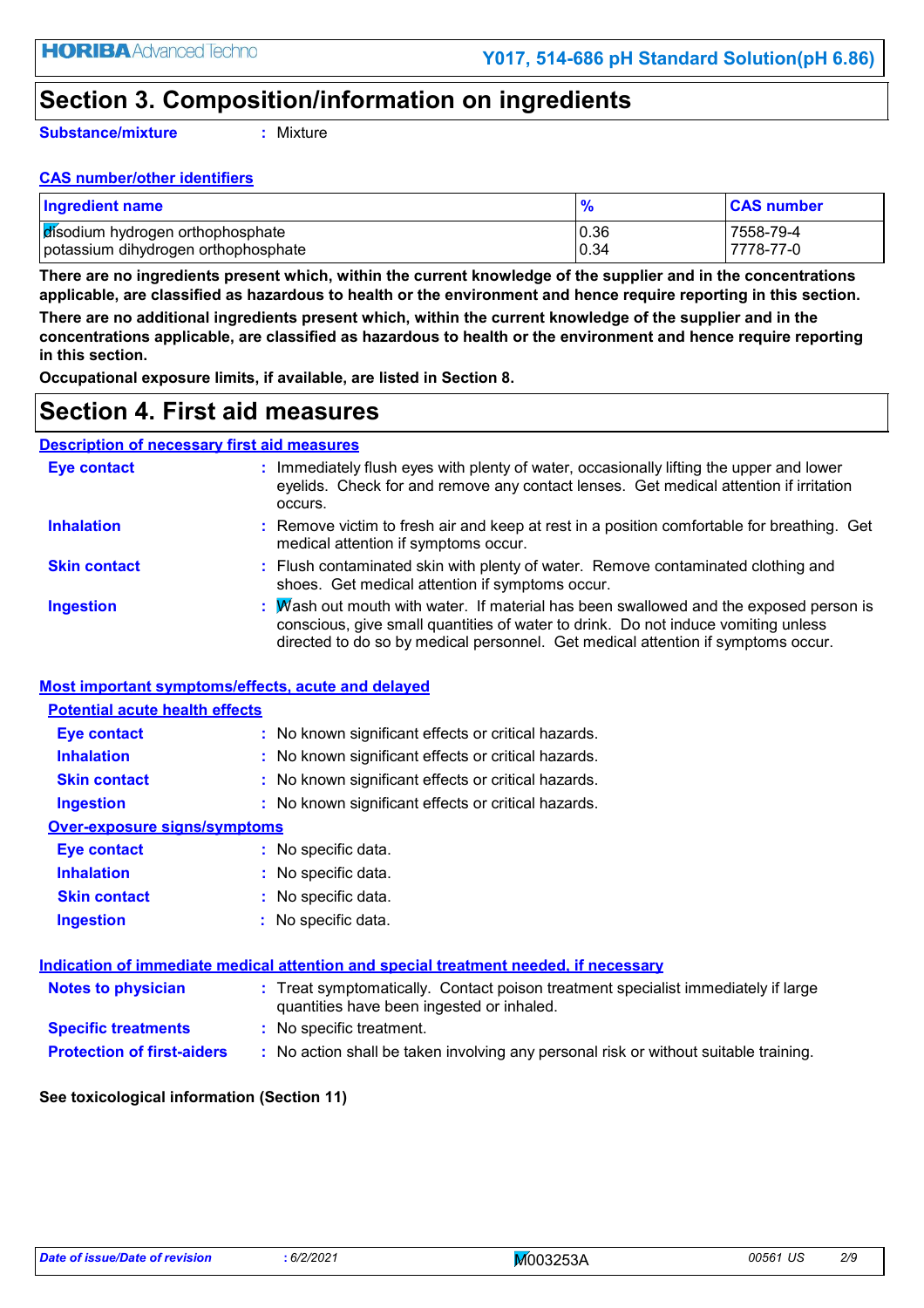## **Section 5. Fire-fighting measures**

| <b>Extinguishing media</b>                               |                                                                                                                                                                                                     |
|----------------------------------------------------------|-----------------------------------------------------------------------------------------------------------------------------------------------------------------------------------------------------|
| <b>Suitable extinguishing</b><br>media                   | : Use an extinguishing agent suitable for the surrounding fire.                                                                                                                                     |
| <b>Unsuitable extinguishing</b><br>media                 | : None known.                                                                                                                                                                                       |
| <b>Specific hazards arising</b><br>from the chemical     | : In a fire or if heated, a pressure increase will occur and the container may burst.                                                                                                               |
| <b>Hazardous thermal</b><br>decomposition products       | : No specific data.                                                                                                                                                                                 |
| <b>Special protective actions</b><br>for fire-fighters   | : Promptly isolate the scene by removing all persons from the vicinity of the incident if<br>there is a fire. No action shall be taken involving any personal risk or without suitable<br>training. |
| <b>Special protective</b><br>equipment for fire-fighters | : Fire-fighters should wear appropriate protective equipment and self-contained breathing<br>apparatus (SCBA) with a full face-piece operated in positive pressure mode.                            |

## **Section 6. Accidental release measures**

|                                                                                                                                                                                                                                                                                                                        | <b>Personal precautions, protective equipment and emergency procedures</b>                                                                                                                                                                                                                                                                                                                                                                                                                                                                                                                 |  |
|------------------------------------------------------------------------------------------------------------------------------------------------------------------------------------------------------------------------------------------------------------------------------------------------------------------------|--------------------------------------------------------------------------------------------------------------------------------------------------------------------------------------------------------------------------------------------------------------------------------------------------------------------------------------------------------------------------------------------------------------------------------------------------------------------------------------------------------------------------------------------------------------------------------------------|--|
| : No action shall be taken involving any personal risk or without suitable training.<br>For non-emergency<br>Evacuate surrounding areas. Keep unnecessary and unprotected personnel from<br>personnel<br>entering. Do not touch or walk through spilled material. Put on appropriate personal<br>protective equipment. |                                                                                                                                                                                                                                                                                                                                                                                                                                                                                                                                                                                            |  |
| For emergency responders                                                                                                                                                                                                                                                                                               | : If specialized clothing is required to deal with the spillage, take note of any information in<br>Section 8 on suitable and unsuitable materials. See also the information in "For non-<br>emergency personnel".                                                                                                                                                                                                                                                                                                                                                                         |  |
| <b>Environmental precautions</b>                                                                                                                                                                                                                                                                                       | : Avoid dispersal of spilled material and runoff and contact with soil, waterways, drains<br>and sewers. Inform the relevant authorities if the product has caused environmental<br>pollution (sewers, waterways, soil or air).                                                                                                                                                                                                                                                                                                                                                            |  |
| <b>Methods and materials for containment and cleaning up</b>                                                                                                                                                                                                                                                           |                                                                                                                                                                                                                                                                                                                                                                                                                                                                                                                                                                                            |  |
| <b>Small spill</b>                                                                                                                                                                                                                                                                                                     | : Stop leak if without risk. Move containers from spill area. Dilute with water and mop up<br>if water-soluble. Alternatively, or if water-insoluble, absorb with an inert dry material and<br>place in an appropriate waste disposal container. Dispose of via a licensed waste<br>disposal contractor.                                                                                                                                                                                                                                                                                   |  |
| <b>Large spill</b>                                                                                                                                                                                                                                                                                                     | : Stop leak if without risk. Move containers from spill area. Prevent entry into sewers,<br>water courses, basements or confined areas. Wash spillages into an effluent treatment<br>plant or proceed as follows. Contain and collect spillage with non-combustible,<br>absorbent material e.g. sand, earth, vermiculite or diatomaceous earth and place in<br>container for disposal according to local regulations (see Section 13). Dispose of via a<br>licensed waste disposal contractor. Note: see Section 4 for emergency contact<br>information and Section 13 for waste disposal. |  |

## **Section 7. Handling and storage**

#### **Precautions for safe handling**

| <b>Protective measures</b>                       | : Put on appropriate personal protective equipment (see Section 8).                                                                                                                                                                                                                                                                                           |
|--------------------------------------------------|---------------------------------------------------------------------------------------------------------------------------------------------------------------------------------------------------------------------------------------------------------------------------------------------------------------------------------------------------------------|
| <b>Advice on general</b><br>occupational hygiene | : Eating, drinking and smoking should be prohibited in areas where this material is<br>handled, stored and processed. Workers should wash hands and face before eating,<br>drinking and smoking. Remove contaminated clothing and protective equipment before<br>entering eating areas. See also Section 8 for additional information on hygiene<br>measures. |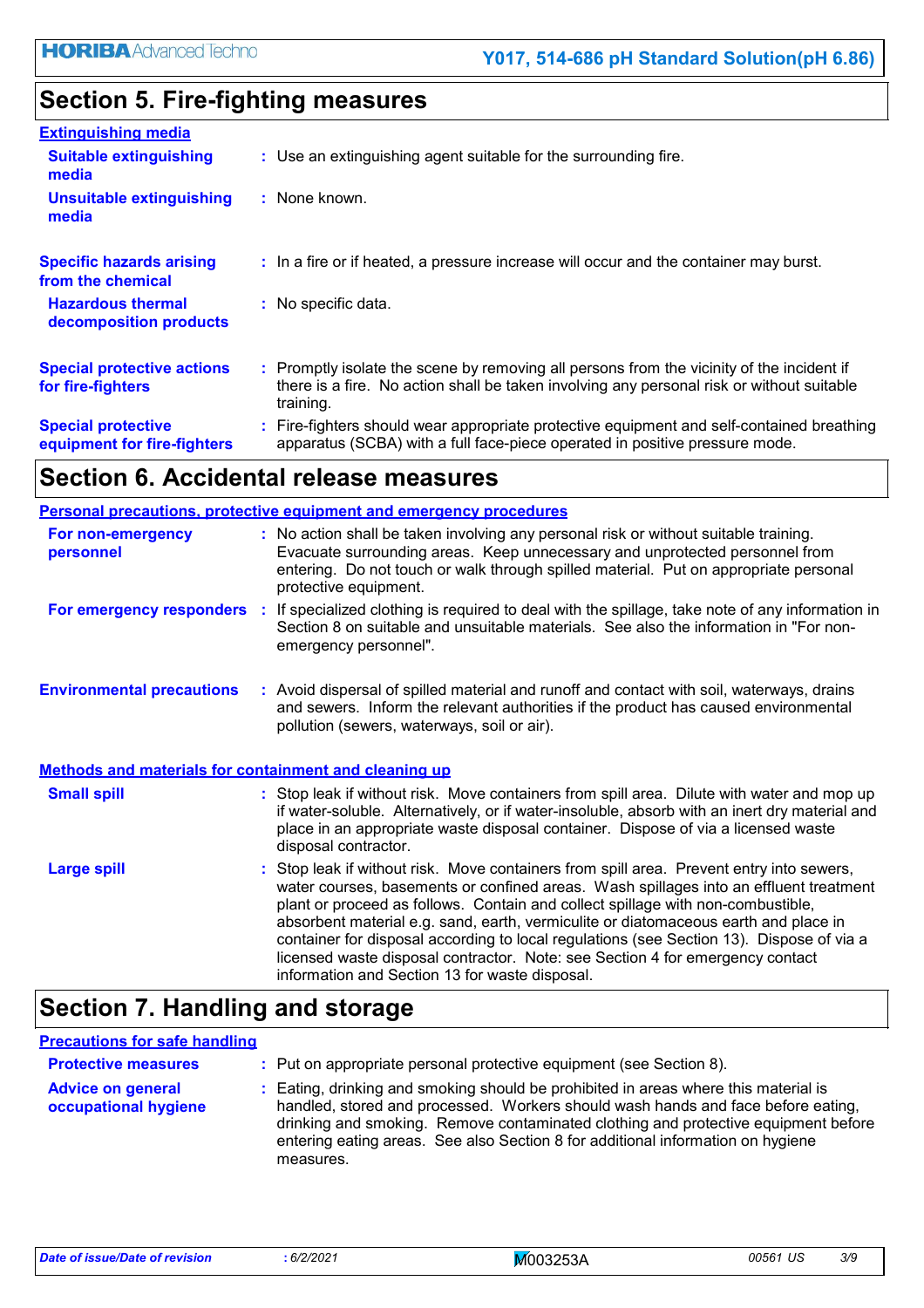## **Section 7. Handling and storage**

| Conditions for safe storage, : | Store in accordance with local regulations. Store in original container protected from                                                                                                                                                                                                                                                                                                    |
|--------------------------------|-------------------------------------------------------------------------------------------------------------------------------------------------------------------------------------------------------------------------------------------------------------------------------------------------------------------------------------------------------------------------------------------|
| including any                  | direct sunlight in a dry, cool and well-ventilated area, away from incompatible materials                                                                                                                                                                                                                                                                                                 |
| <b>incompatibilities</b>       | (see Section 10) and food and drink. Keep container tightly closed and sealed until<br>ready for use. Containers that have been opened must be carefully resealed and kept<br>upright to prevent leakage. Do not store in unlabeled containers. Use appropriate<br>containment to avoid environmental contamination. See Section 10 for incompatible<br>materials before handling or use. |

### **Section 8. Exposure controls/personal protection**

### **Control parameters**

| <b>Occupational exposure limits</b> |  |
|-------------------------------------|--|
| None.                               |  |

| <b>Appropriate engineering</b><br>controls                                                                                                                |  | : Good general ventilation should be sufficient to control worker exposure to airborne<br>contaminants.                                                                                                                                                                                                                                                            |  |  |  |
|-----------------------------------------------------------------------------------------------------------------------------------------------------------|--|--------------------------------------------------------------------------------------------------------------------------------------------------------------------------------------------------------------------------------------------------------------------------------------------------------------------------------------------------------------------|--|--|--|
| <b>Environmental exposure</b><br><b>controls</b>                                                                                                          |  | Emissions from ventilation or work process equipment should be checked to ensure<br>they comply with the requirements of environmental protection legislation. In some<br>cases, fume scrubbers, filters or engineering modifications to the process equipment<br>will be necessary to reduce emissions to acceptable levels.                                      |  |  |  |
| <b>Individual protection measures</b>                                                                                                                     |  |                                                                                                                                                                                                                                                                                                                                                                    |  |  |  |
| <b>Hygiene measures</b><br>eating, smoking and using the lavatory and at the end of the working period.<br>showers are close to the workstation location. |  | : Wash hands, forearms and face thoroughly after handling chemical products, before<br>Appropriate techniques should be used to remove potentially contaminated clothing.<br>Wash contaminated clothing before reusing. Ensure that eyewash stations and safety                                                                                                    |  |  |  |
| <b>Eye/face protection</b>                                                                                                                                |  | : Safety eyewear complying with an approved standard should be used when a risk<br>assessment indicates this is necessary to avoid exposure to liquid splashes, mists,<br>gases or dusts. If contact is possible, the following protection should be worn, unless<br>the assessment indicates a higher degree of protection: safety glasses with side-<br>shields. |  |  |  |
| <b>Skin protection</b>                                                                                                                                    |  |                                                                                                                                                                                                                                                                                                                                                                    |  |  |  |
| <b>Hand protection</b>                                                                                                                                    |  | : Chemical-resistant, impervious gloves complying with an approved standard should be<br>worn at all times when handling chemical products if a risk assessment indicates this is<br>necessary.                                                                                                                                                                    |  |  |  |
| <b>Body protection</b>                                                                                                                                    |  | Personal protective equipment for the body should be selected based on the task being<br>performed and the risks involved and should be approved by a specialist before<br>handling this product.                                                                                                                                                                  |  |  |  |
| <b>Other skin protection</b>                                                                                                                              |  | Appropriate footwear and any additional skin protection measures should be selected<br>based on the task being performed and the risks involved and should be approved by a<br>specialist before handling this product.                                                                                                                                            |  |  |  |
| <b>Respiratory protection</b><br>aspects of use.                                                                                                          |  | Based on the hazard and potential for exposure, select a respirator that meets the<br>appropriate standard or certification. Respirators must be used according to a<br>respiratory protection program to ensure proper fitting, training, and other important                                                                                                     |  |  |  |

## **Section 9. Physical and chemical properties**

| <b>Appearance</b>              |                                      |          |                 |
|--------------------------------|--------------------------------------|----------|-----------------|
| <b>Physical state</b>          | : Liquid.                            |          |                 |
| <b>Color</b>                   | : Colorless.                         |          |                 |
| <b>Odor</b>                    | : Odorless.                          |          |                 |
| <b>Odor threshold</b>          | : Not available.                     |          |                 |
| pH                             | : 6.86                               |          |                 |
| <b>Melting point</b>           | : Not available.                     |          |                 |
| <b>Boiling point</b>           | : $100^{\circ}$ C (212 $^{\circ}$ F) |          |                 |
| Date of issue/Date of revision | :6/2/2021                            | M003253A | 4/9<br>00561 US |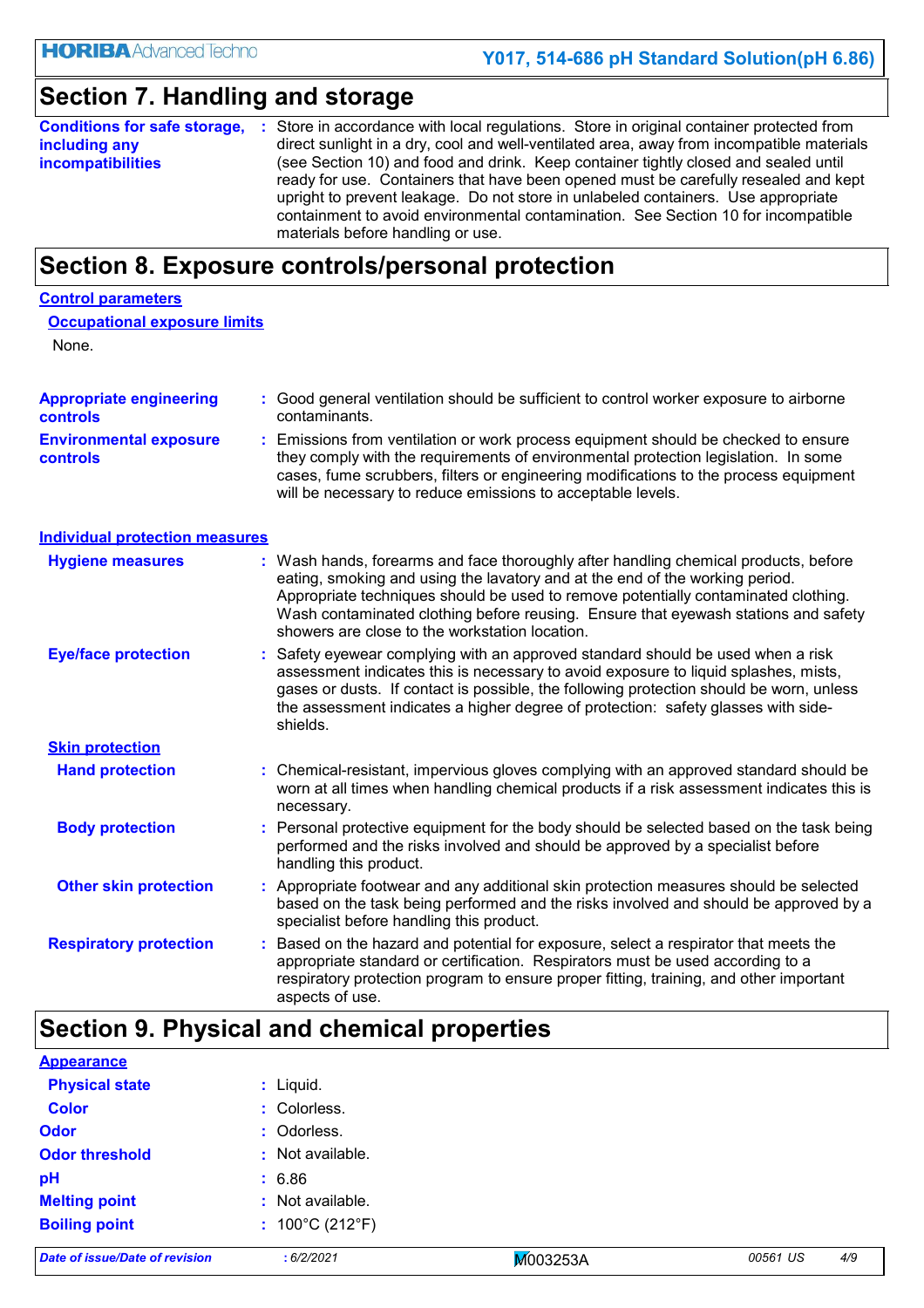# **Section 9. Physical and chemical properties**

| <b>Flash point</b>                                |    | [Product does not sustain combustion.] |
|---------------------------------------------------|----|----------------------------------------|
| <b>Evaporation rate</b>                           |    | : Not available.                       |
| <b>Flammability (solid, gas)</b>                  |    | : Not available.                       |
| Lower and upper explosive<br>(flammable) limits   |    | $:$ Not available.                     |
| <b>Vapor pressure</b>                             |    | : Not available.                       |
| <b>Vapor density</b>                              |    | $:$ Not available.                     |
| <b>Relative density</b>                           |    | : $1g/cm$ [ $20°C$ ]                   |
| <b>Solubility</b>                                 |    | : Not available.                       |
| <b>Partition coefficient: n-</b><br>octanol/water | t. | <b>Not applicable.</b>                 |
| <b>Auto-ignition temperature</b>                  |    | : Not available.                       |
| <b>Decomposition temperature</b>                  |    | : Not available.                       |
| <b>Viscosity</b>                                  |    | : Not available.                       |
|                                                   |    |                                        |

### **Section 10. Stability and reactivity**

| <b>Reactivity</b>                                   | : No specific test data related to reactivity available for this product or its ingredients.              |
|-----------------------------------------------------|-----------------------------------------------------------------------------------------------------------|
| <b>Chemical stability</b>                           | : The product is stable.                                                                                  |
| <b>Possibility of hazardous</b><br><b>reactions</b> | : Hazardous reactions or instability may occur under certain conditions of storage or use.                |
| <b>Conditions to avoid</b>                          | : No specific data.                                                                                       |
| Incompatible materials                              | : No specific data.                                                                                       |
| <b>Hazardous decomposition</b><br>products          | : Under normal conditions of storage and use, hazardous decomposition products should<br>not be produced. |

## **Section 11. Toxicological information**

#### **Information on toxicological effects**

**Acute toxicity**

Not available.

#### **Irritation/Corrosion**

Not available.

#### **Sensitization**

Not available.

#### **Mutagenicity**

Not available.

#### **Carcinogenicity**

Not available.

#### **Reproductive toxicity**

Not available.

**Teratogenicity** Not available.

#### **Specific target organ toxicity (single exposure)**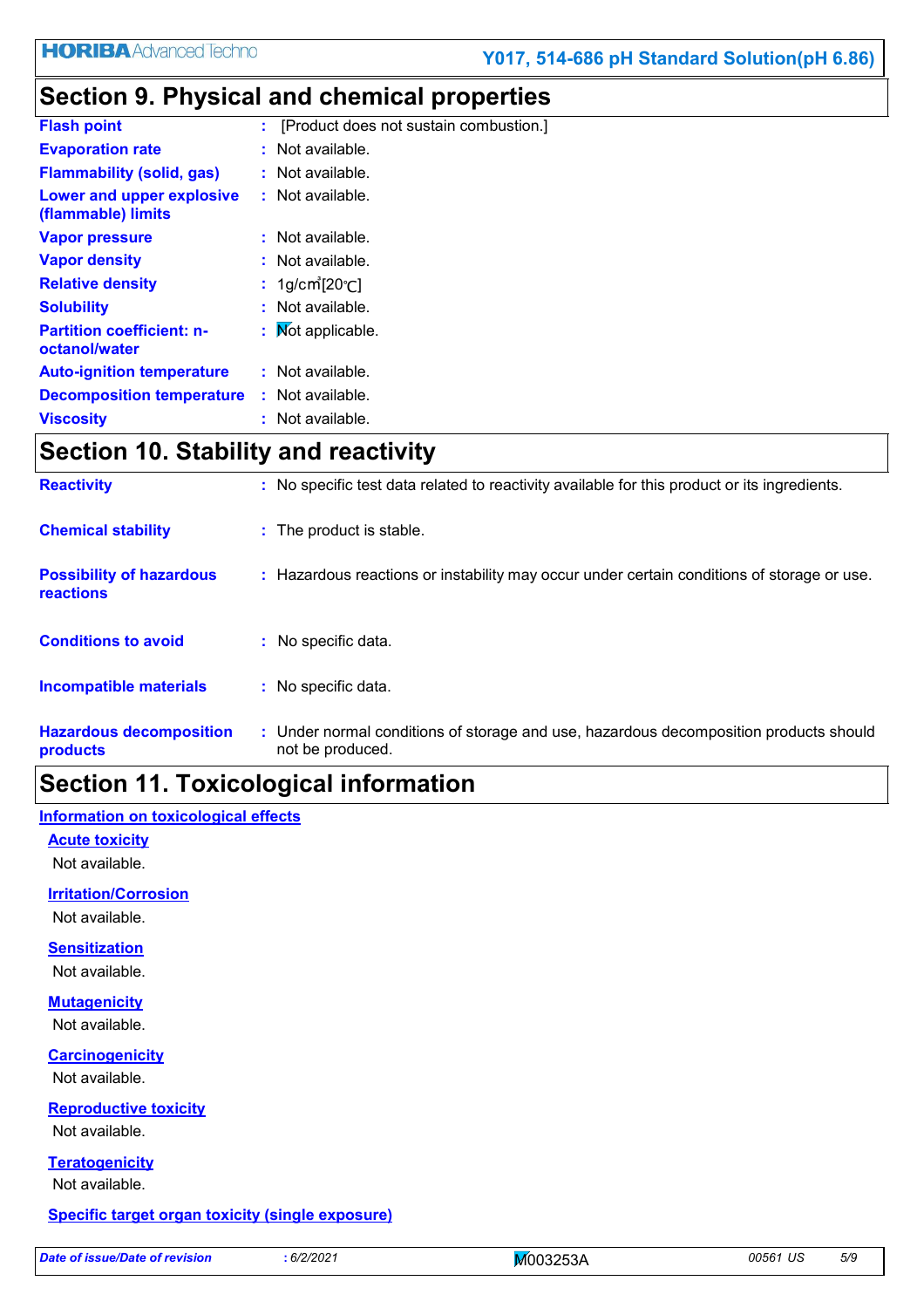## **Section 11. Toxicological information**

Not available.

|  |  | Specific target organ toxicity (repeated exposure) |  |  |
|--|--|----------------------------------------------------|--|--|
|  |  |                                                    |  |  |

Not available.

**Aspiration hazard**

Not available.

| Information on the likely<br>routes of exposure | : Not available.                                                                         |
|-------------------------------------------------|------------------------------------------------------------------------------------------|
| <b>Potential acute health effects</b>           |                                                                                          |
| <b>Eye contact</b>                              | : No known significant effects or critical hazards.                                      |
| <b>Inhalation</b>                               | : No known significant effects or critical hazards.                                      |
| <b>Skin contact</b>                             | : No known significant effects or critical hazards.                                      |
| <b>Ingestion</b>                                | : No known significant effects or critical hazards.                                      |
|                                                 | <b>Symptoms related to the physical, chemical and toxicological characteristics</b>      |
| <b>Eye contact</b>                              | : No specific data.                                                                      |
| <b>Inhalation</b>                               | : No specific data.                                                                      |
| <b>Skin contact</b>                             | : No specific data.                                                                      |
| <b>Ingestion</b>                                | : No specific data.                                                                      |
|                                                 |                                                                                          |
|                                                 | Balanced and boundaries official and also about a official form about and cost laws from |

|                                                   | Delayed and immediate effects and also chronic effects from short and long term exposure |
|---------------------------------------------------|------------------------------------------------------------------------------------------|
| <b>Short term exposure</b>                        |                                                                                          |
| <b>Potential immediate</b><br><b>effects</b>      | : Not available.                                                                         |
| <b>Potential delayed effects : Not available.</b> |                                                                                          |
| Long term exposure                                |                                                                                          |
| <b>Potential immediate</b><br><b>effects</b>      | : Not available.                                                                         |
| <b>Potential delayed effects : Not available.</b> |                                                                                          |
| <b>Potential chronic health effects</b>           |                                                                                          |
| Not available.                                    |                                                                                          |
| <b>General</b>                                    | : No known significant effects or critical hazards.                                      |
| <b>Carcinogenicity</b>                            | : No known significant effects or critical hazards.                                      |
| <b>Mutagenicity</b>                               | : No known significant effects or critical hazards.                                      |
| <b>Teratogenicity</b>                             | : No known significant effects or critical hazards.                                      |
| <b>Developmental effects</b>                      | : No known significant effects or critical hazards.                                      |
| <b>Fertility effects</b>                          | : No known significant effects or critical hazards.                                      |

#### **Numerical measures of toxicity**

Not available. **Acute toxicity estimates**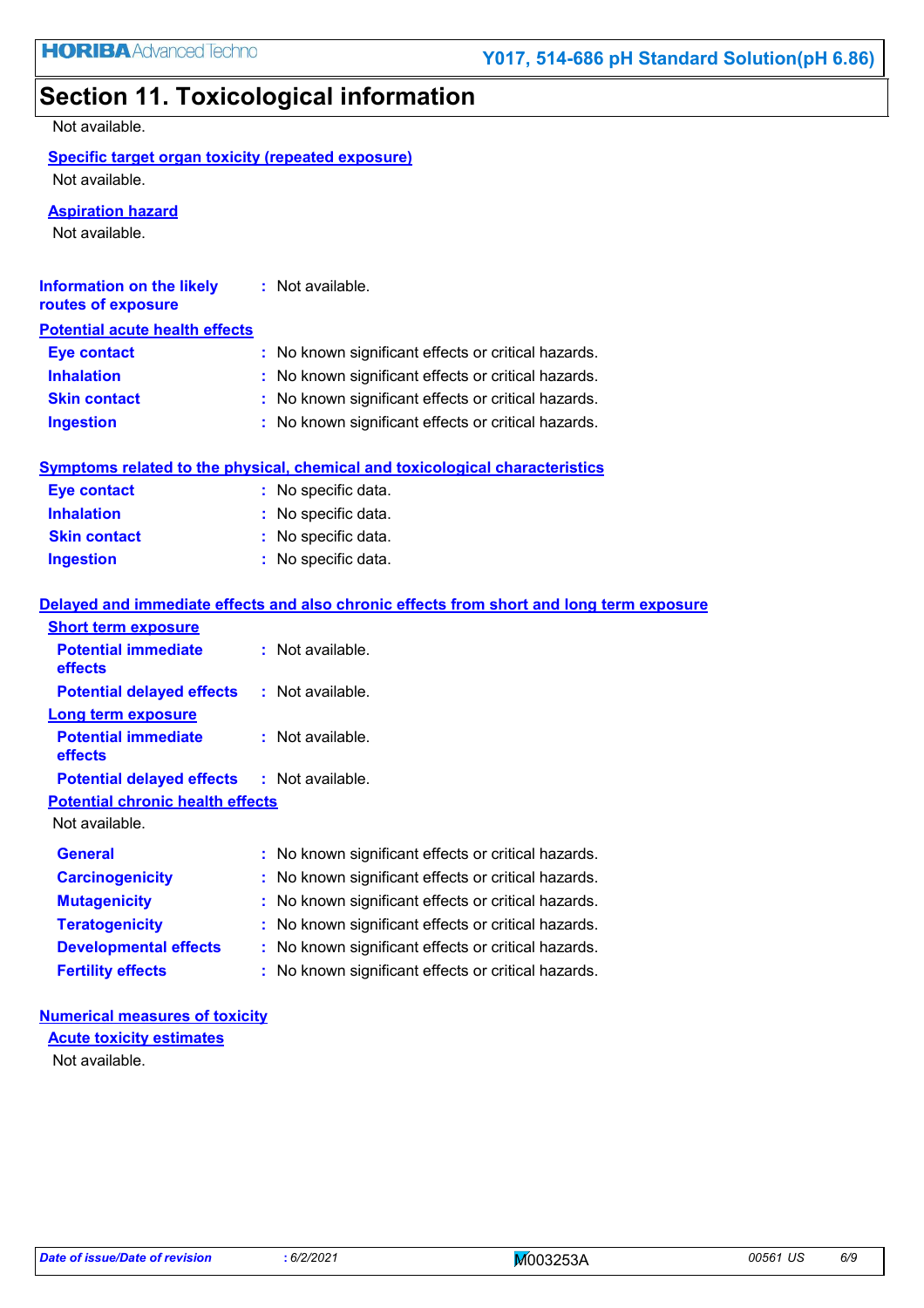### **Section 12. Ecological information**

#### **Toxicity**

Not available.

#### **Persistence and degradability**

Not available.

#### **Bioaccumulative potential**

Not available.

| <u>Mobility in soil</u>                                 |                  |
|---------------------------------------------------------|------------------|
| <b>Soil/water partition</b><br><b>coefficient (Koc)</b> | : Not available. |

**Other adverse effects** : No known significant effects or critical hazards.

### **Section 13. Disposal considerations**

The generation of waste should be avoided or minimized wherever possible. Disposal of this product, solutions and any by-products should at all times comply with the requirements of environmental protection and waste disposal legislation and any regional local authority requirements. Dispose of surplus and non-recyclable products via a licensed waste disposal contractor. Waste should not be disposed of untreated to the sewer unless fully compliant with the requirements of all authorities with jurisdiction. Incineration or landfill should only be considered when recycling is not feasible. This material and its container must be disposed of in a safe way. Empty containers or liners may retain some product residues. Avoid dispersal of spilled material and runoff and contact with soil, waterways, drains and sewers. **Disposal methods :**

### **Section 14. Transport information**

|                                      | <b>DOT</b><br><b>Classification</b> | <b>TDG</b><br><b>Classification</b> | <b>Mexico</b><br><b>Classification</b> | <b>ADR/RID</b> | <b>IMDG</b>    | <b>IATA</b>    |
|--------------------------------------|-------------------------------------|-------------------------------------|----------------------------------------|----------------|----------------|----------------|
| <b>UN number</b>                     | Not regulated.                      | Not regulated.                      | Not regulated.                         | Not regulated. | Not regulated. | Not regulated. |
| <b>UN proper</b><br>shipping name    |                                     |                                     |                                        |                |                |                |
| <b>Transport</b><br>hazard class(es) |                                     |                                     |                                        |                |                |                |
| <b>Packing group</b>                 |                                     |                                     |                                        |                |                |                |
| Environmental<br>hazards             | No.                                 | No.                                 | No.                                    | No.            | No.            | No.            |
| <b>Additional</b><br>information     |                                     |                                     |                                        |                |                |                |

**Special precautions for user Transport within user's premises:** always transport in closed containers that are **:** upright and secure. Ensure that persons transporting the product know what to do in the event of an accident or spillage.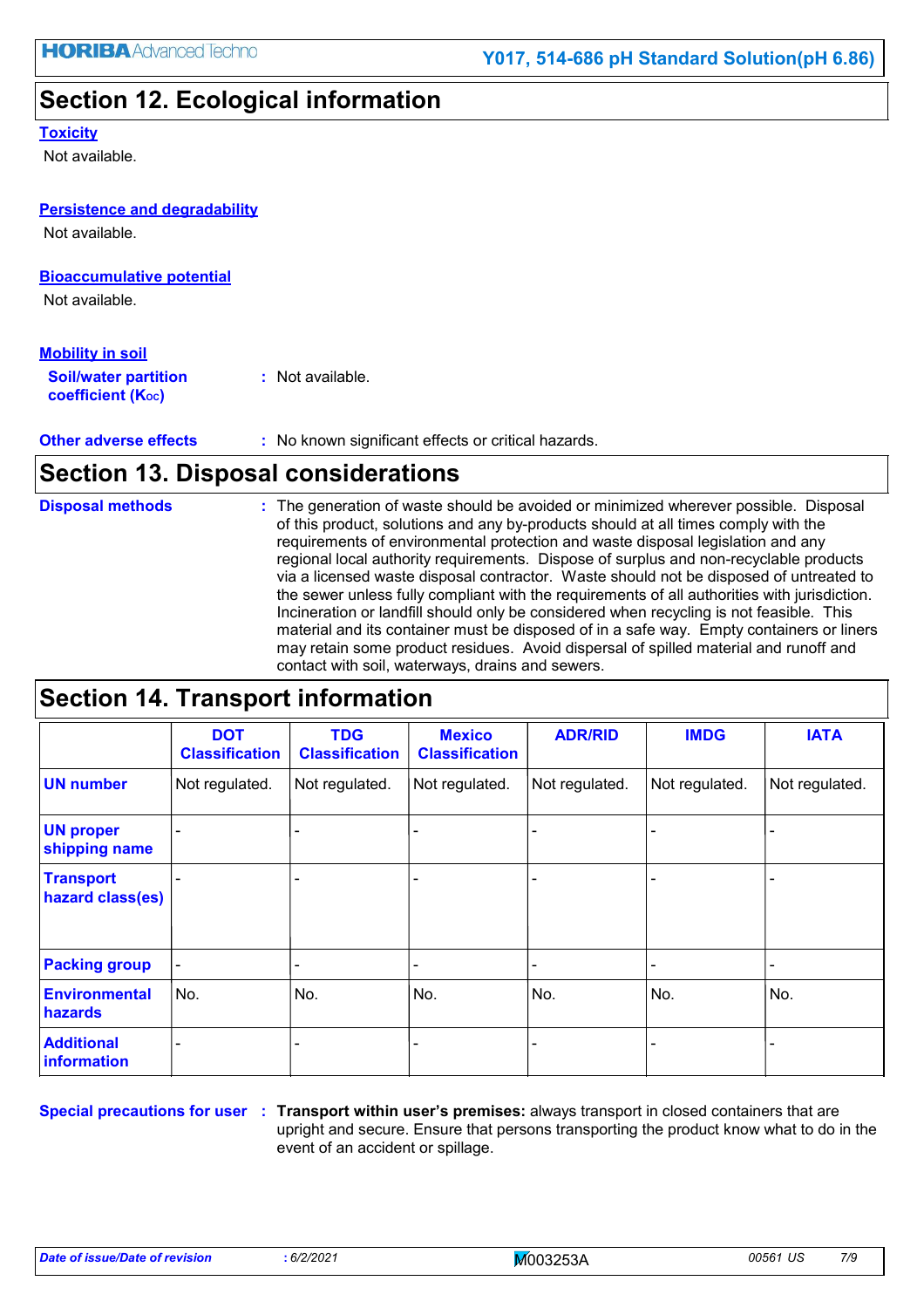# **Section 15. Regulatory information**

| <b>U.S. Federal regulations</b>                                                   |  | : TSCA 8(a) CDR Exempt/Partial exemption: Not determined                                                                                         |
|-----------------------------------------------------------------------------------|--|--------------------------------------------------------------------------------------------------------------------------------------------------|
|                                                                                   |  | <b>United States inventory (TSCA 8b)</b> : All components are active or exempted.<br>Clean Water Act (CWA) 311: disodium hydrogen orthophosphate |
| <b>Clean Air Act Section 112</b><br>(b) Hazardous Air<br><b>Pollutants (HAPs)</b> |  | : Not listed                                                                                                                                     |
| <b>Clean Air Act Section 602</b><br><b>Class I Substances</b>                     |  | : Not listed                                                                                                                                     |
| <b>Clean Air Act Section 602</b><br><b>Class II Substances</b>                    |  | : Not listed                                                                                                                                     |
| <b>DEA List I Chemicals</b><br>(Precursor Chemicals)                              |  | : Not listed                                                                                                                                     |
| <b>DEA List II Chemicals</b><br><b>(Essential Chemicals)</b>                      |  | : Not listed                                                                                                                                     |
| <b>SARA 302/304</b><br><b>Composition/information on ingredients</b>              |  |                                                                                                                                                  |
| No products were found.                                                           |  |                                                                                                                                                  |
| <b>SARA 304 RQ</b>                                                                |  | : Not applicable.                                                                                                                                |
| <b>SARA 311/312</b>                                                               |  |                                                                                                                                                  |
| <b>Classification</b>                                                             |  | : Not applicable.                                                                                                                                |
| <b>Composition/information on ingredients</b>                                     |  |                                                                                                                                                  |
| No products were found.                                                           |  |                                                                                                                                                  |
| <b>State regulations</b>                                                          |  |                                                                                                                                                  |
| <b>Massachusetts</b>                                                              |  | : None of the components are listed.                                                                                                             |
| <b>New York</b>                                                                   |  | : None of the components are listed.                                                                                                             |
| <b>New Jersey</b>                                                                 |  | : None of the components are listed.                                                                                                             |
| <b>Pennsylvania</b>                                                               |  | : None of the components are listed.                                                                                                             |
| <b>California Prop. 65</b>                                                        |  |                                                                                                                                                  |
|                                                                                   |  | This product does not require a Safe Harbor warning under California Prop. 65.                                                                   |
| <b>International regulations</b>                                                  |  |                                                                                                                                                  |
|                                                                                   |  | <b>Chemical Weapon Convention List Schedules I, II &amp; III Chemicals</b>                                                                       |
| Not listed.                                                                       |  |                                                                                                                                                  |
| <b>Montreal Protocol</b>                                                          |  |                                                                                                                                                  |
| Not listed.                                                                       |  |                                                                                                                                                  |
| <b>Stockholm Convention on Persistent Organic Pollutants</b><br>Not listed.       |  |                                                                                                                                                  |
|                                                                                   |  |                                                                                                                                                  |
| <b>Rotterdam Convention on Prior Informed Consent (PIC)</b><br>Not listed.        |  |                                                                                                                                                  |
| <b>UNECE Aarhus Protocol on POPs and Heavy Metals</b><br>Not listed.              |  |                                                                                                                                                  |
|                                                                                   |  |                                                                                                                                                  |